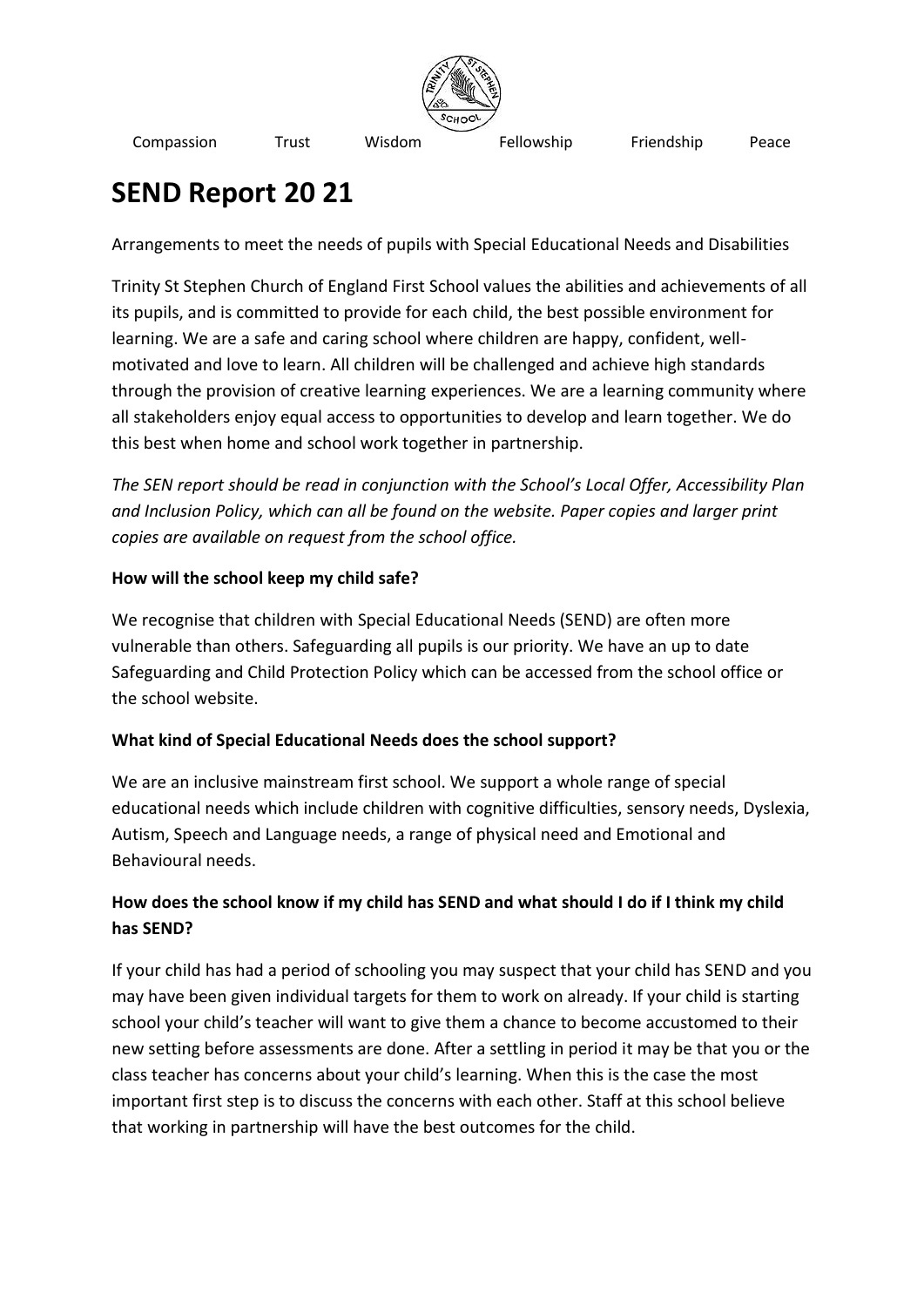

#### **My child has SEND- what happens next?**

After assessments, which may be tests, activities or just a range of classroom observations, the kind of support that will benefit your child will be identified. Permission to assess your child or for outside agencies to work with your child will always be sought beforehand.

Targets will be given in the form of an Individual Education Plan (IEP). The targets will be discussed with you and time will be given to discussing how you can help at home too.

Your child's name will be place on the Special Needs Register in school so that we can monitor their progress closely. This is a statutory requirement.

#### **How will my child be supported in school?**

Every child is different and the range of support that we can offer will depend on the areas of concern. Your child may experience a greater amount of one to one teaching, small group sessions, support from visiting professionals such as Speech and Language professionals, use of different resources and programmes- the plan is devised by the class teacher with the support of the SEN Coordinator in school and is bespoke to the child's needs.

Children who have physical needs are supported to join in the P.E. sessions too. We would seek the advice from Occupational therapists and the Sensory Team if this was required.

## **How does the school support a child's emotional, mental and social development?**

We have a strong pastoral team in school and PSHE sessions support children's emotional, mental, social well-being. We have a number of resources in school which may be used on a one to one basis or small groups sessions, depending on what is felt to be most beneficial, these include our Family Link Worker (Alisa Whiteland) and our Emotional Literacy Support Assistant (Charlotte Bates). We may seek outside advice from the Educational Psychologist Team or the Behaviour Support Team. You would be consulted if a referral was going to be made.

#### **How does the school adapt the learning environment for SEND pupils?**

All classrooms are accessible for all children. If your child has specific requirements an assessment would be made and adjustments might include:

Individual visual timetable

Adjustable seating

Seating support cushion

Different types of pencils/pencil grips/writing slopes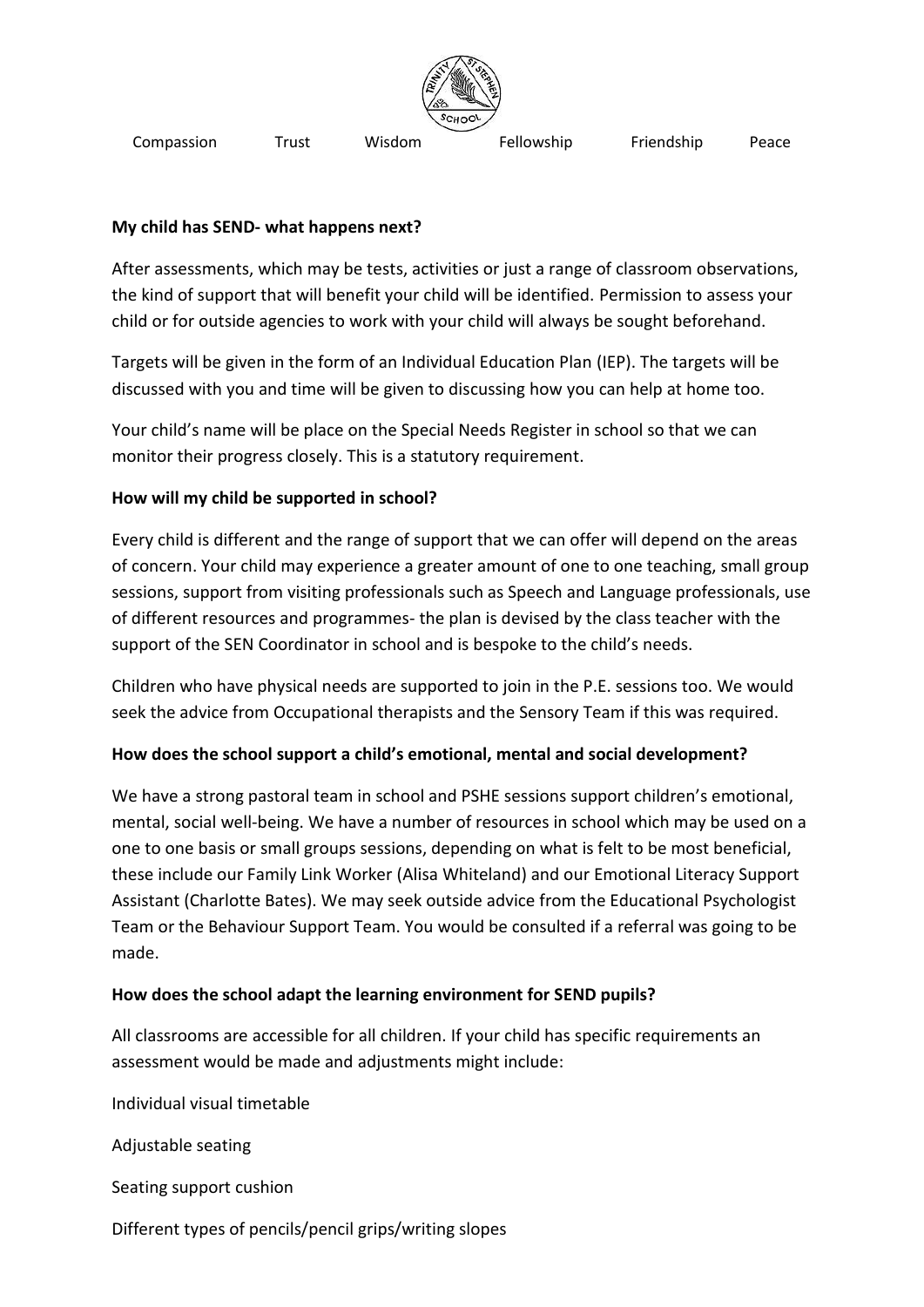

Text in large print

#### **How will I know my child is making progress?**

Children with SEND have an IEP with their individual targets and learning programme. Regular (at least termly) meetings will be arranged for reviews. Reviews will tell you how your child has achieved against each target and will be an opportunity for you to tell school how you have been getting on with home learning too. The class teacher and parent will agree the next steps and a new IEP will be created.

## **What is an Educational Health Care Plan (EHC)?**

Some children who need more support that can be provided on a day to day basis may require an application for an assessment for an EHC. If you feel your child needs an EHC speak to the school SENCO or the Headteacher. More information can be found at [CYPDS@rbwm.gov.uk](mailto:CYPDS@rbwm.gov.uk) or telephone the Children and Young People Disability Service on 01628 685878. You can also find more information on EHC plans on the RBWM website under SEND Local Offer.

#### **How do we keep parents involved?**

The school strives to work closely with parents to provide effective support for all pupils. If your child has a Special Educational Need before joining school a meeting will be held between the parents and the SENCO/Head teacher and a plan will be drawn up to ease transition to the school.

Parents are kept informed of progress through regular review meetings on a termly basis and parents can make an arrangement to talk to their class teacher if they have concerns at any time.

#### **How do we consult children and involve them in their learning?**

Children are asked about their learning on a day to day basis. Teachers may use a traffic light system for children to indicate their progress in a session. During some sessions children are asked to evaluate their progress against the expected outcomes through using the success criteria. We aim for children to become independent and analyse their own strengths and weaknesses.

#### **Who else might be involved in supporting my child?**

Adults in school who might be part of the team supporting their progress include:

Class teacher

Support Assistant

Emotional Literacy Support Assistant (ELSA)- Charlotte Bates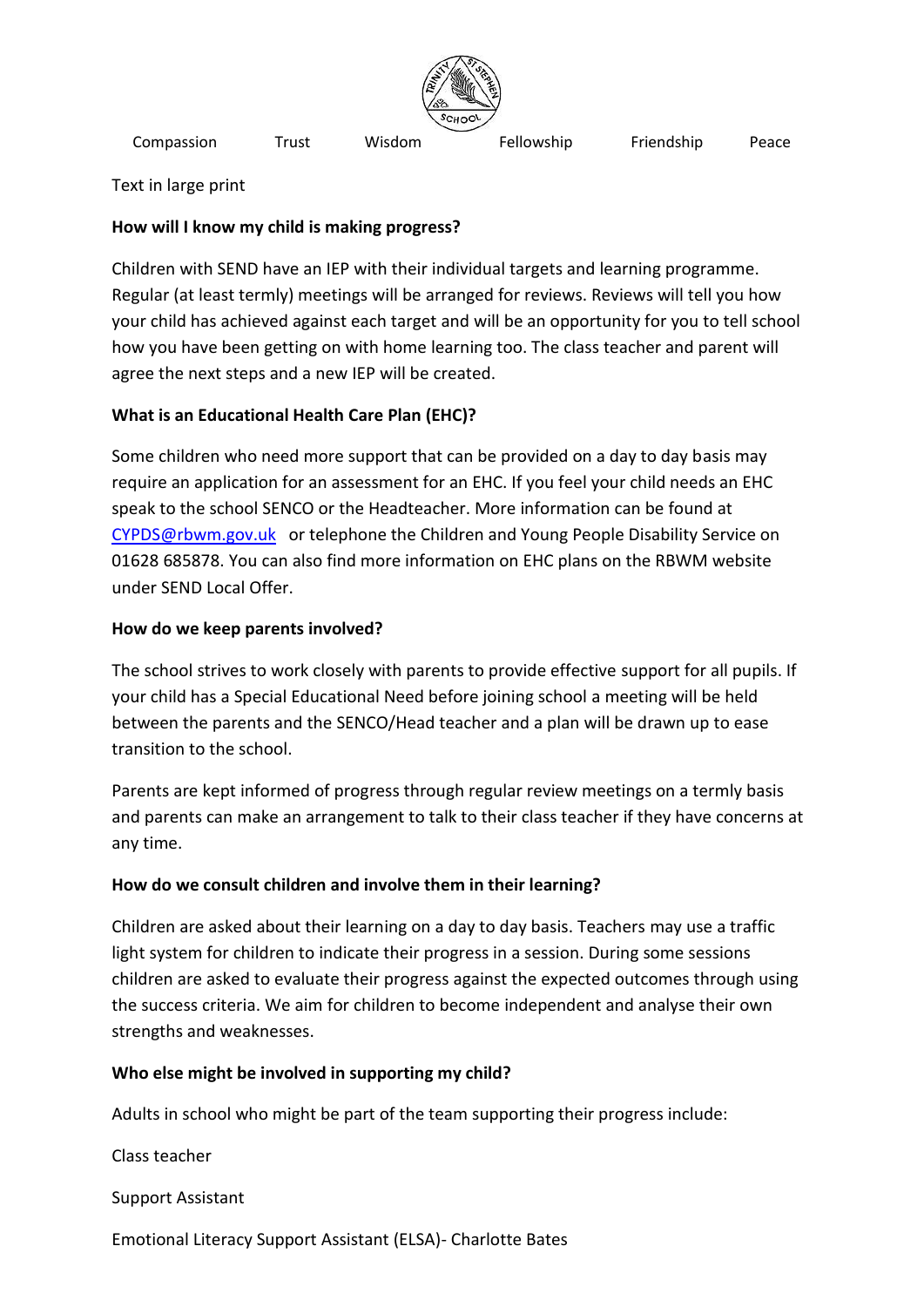

Family Link Worker- Alisa Whiteland

SENDCO – Louise Lovegrove

Intervention Teacher – Rebecca Doran

All school members can be contacted through the school office 01753 862540

#### **What relevant training have the staff received to support my child?**

All staff undertake ongoing professional development and if your child joins our school with a specific need we can arrange training if this is necessary.

Training in the past has included:

Paediatric first aid

Autism

Handwriting

Marking and feedback

ELKLAN (Speech and Language training)

## **How will the school prepare and support my child in transferring to a new school or setting?**

When a child is due to move to a new setting we will liaise with the receiving school to ensure they have all necessary information so that they can prepare. Where location allows meetings and visits can be arranged. If necessary the ELSA or Family Link Worker might support if it is felt it would be helpful.

#### **What happens if my child needs further help?**

Sometimes, despite all the help we are able to give in school, there is a need for further support. Advice can be sought from agencies outside school and a referral to seek this support can be arranged in consultation with the parent.

Agencies we have had recent contact with include:

Educational Psychology

Occupational Health